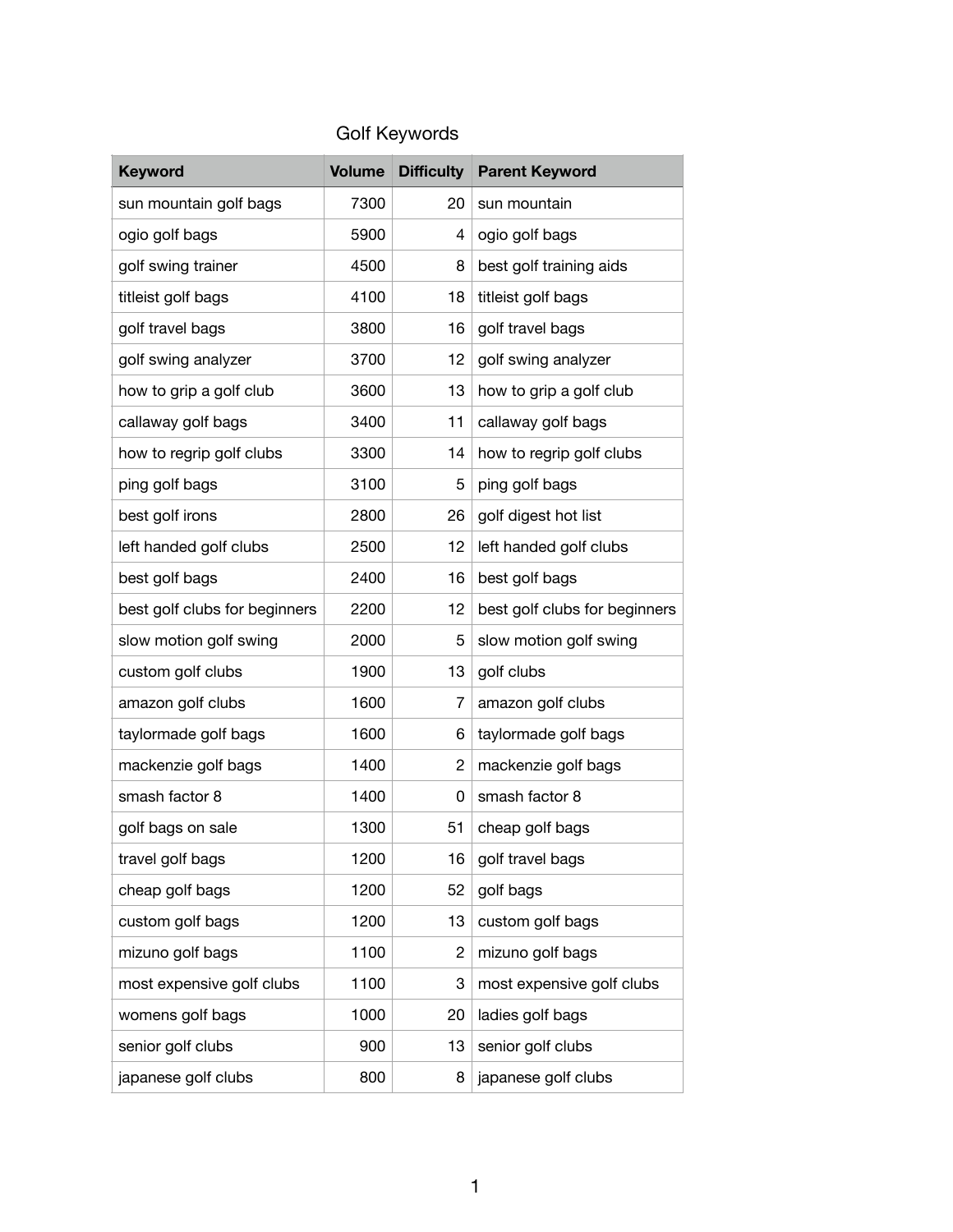| cart golf bags            | 800 | 34 | golf bag cart           |
|---------------------------|-----|----|-------------------------|
| toddler golf clubs        | 800 | 1  | toddler golf set        |
| golf swing sequence       | 800 | 4  | golf swing sequence     |
| perfect golf grip         | 800 | 11 | proper golf grip        |
| burton golf bags          | 800 | 1  | burton golf bags        |
| full swing golf simulator | 700 | 23 | full swing golf         |
| cobra golf bags           | 700 | 9  | cobra golf bags         |
| golf cart bags            | 700 | 34 | golf bag cart           |
| senior golf swing         | 600 | 9  | senior golf swing       |
| golf swing speed trainer  | 500 | 11 | swing trainer           |
| golf swing speed radar    | 500 | 2  | swing speed radar       |
| 10 finger golf grip       | 500 | 1  | ten finger golf grip    |
| how to size golf clubs    | 500 | 19 | golf club length        |
| golf grip sizes           | 500 | 11 | golf grips              |
| golf swing plan trainer   | 500 | 4  | golf swing plan trainer |
| how to buy golf clubs     | 450 | 17 | golf clubs              |
| weak golf grip            | 450 | 8  | strong golf grip        |
| golf grip training aid    | 400 | 1  | golf grip trainer       |
| neutral golf grip         | 400 | 7  | neutral golf grip       |
| vintage golf clubs        | 400 | 6  | vintage golf clubs      |
| ladies cobra golf clubs   | 350 | 4  | ladies cobra golf clubs |
| golf grip pressure        | 350 | 1  | golf grip pressure      |
| lightweight golf bags     | 350 | 9  | lightweight golf bags   |
| driver shafts fitting     | 350 | 10 | driver shafts fitting   |
| starter golf clubs        | 350 | 10 | golf club starter set   |
| golf club grip tape       | 350 | 0  | golf club tape          |
| forged golf clubs         | 350 | 3  | forged irons            |
| interlocking golf grip    | 300 | 2  | golf grip               |
| golf iron swing           | 300 | 5  | golf iron swing         |
| tiger woods golf grip     | 300 | 1  | tiger woods grip        |
| golf tips magazines       | 300 | 12 | golf tips               |
| left hand golf swing      | 300 | 1  | left hand golf swing    |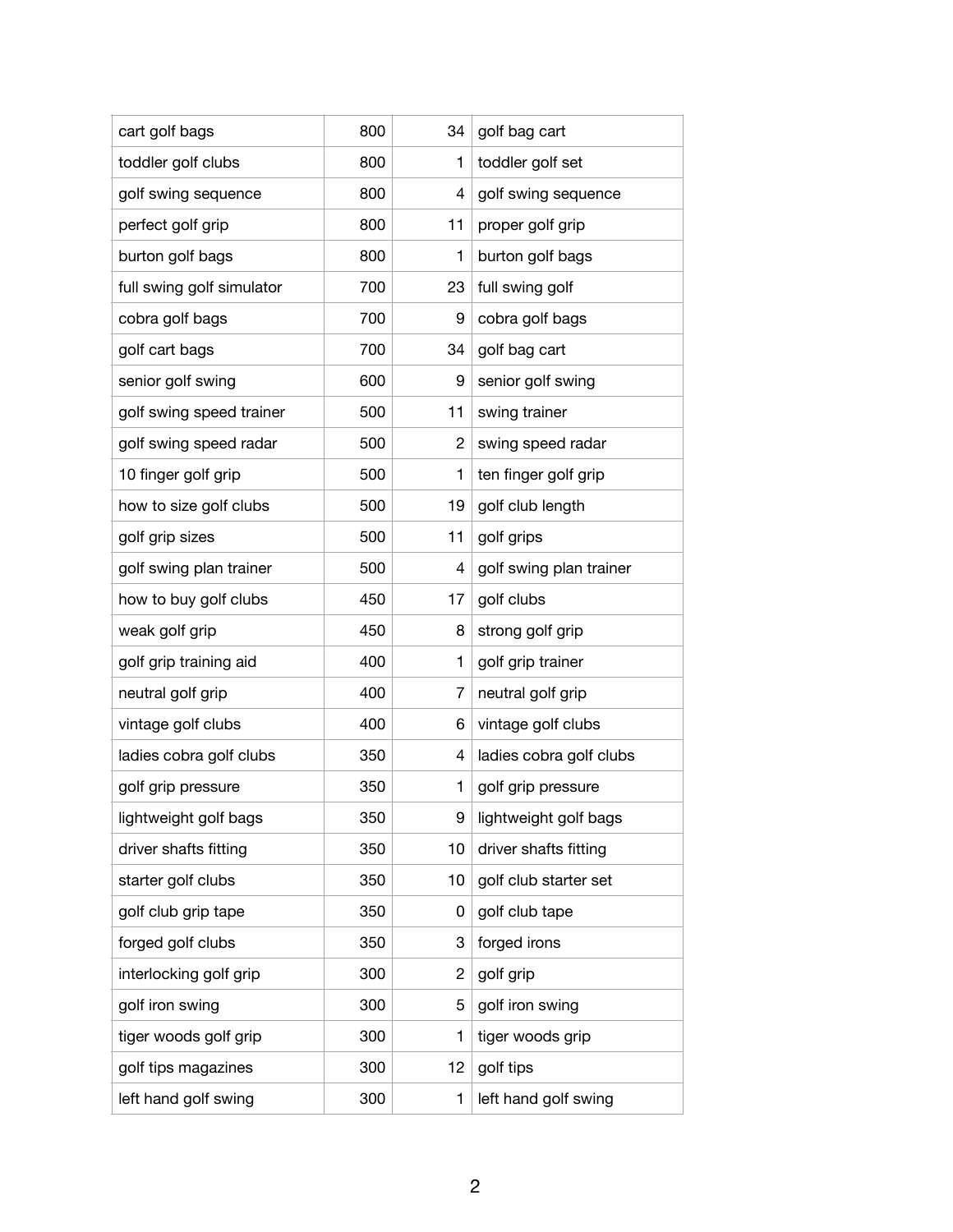| buying used golf clubs            | 300 | 6              | buying used golf clubs       |
|-----------------------------------|-----|----------------|------------------------------|
| cleaning golf clubs               | 300 | 10             | how to clean golf clubs      |
| baseball grip golf                | 300 | 5              | baseball grip golf           |
| vertical golf swing               | 300 | 0              | vertical golf swing          |
| senior flex golf clubs            | 300 | 13             | senior flex shaft            |
| wood golf clubs                   | 300 | 13             | wood golf clubs              |
| graphite golf clubs               | 250 | 2              | graphite golf clubs          |
| best golf clubs for women         | 250 | 3              | ladies golf clubs            |
| golf grip kit                     | 250 | 12             | golf grip kit                |
| wrist hinge golf swing            | 250 | $\overline{c}$ | wrist hinge golf swing       |
| golf swing drills                 | 250 | 3              | golf swing drills            |
| flying with golf clubs            | 250 | 6              | traveling with golf clubs    |
| tall mens golf clubs              | 250 | 3              | tall golf clubs              |
| golf swing app                    | 250 | 12             | golf swing analyzer          |
| ping ladies golf clubs            | 200 | 3              | ping womens golf clubs       |
| best golf instruction books       | 200 | 5              | best golf books              |
| golf smash factor                 | 200 | 2              | smash factor golf            |
| strong vs weak golf grip          | 150 | 3              | strong grips                 |
| golf alignment sticks drills      | 150 | 2              | golf alignment sticks drills |
| what is smash factor              | 150 | 4              | smash factor                 |
| custom painted golf carts         | 150 | 3              | painted golf cart bodies     |
| best putter grip 2016             | 100 | 0              | best golf grips 2016         |
| custom street legal golf carts    | 100 | 6              | street legal golf cart       |
| golf swing posture                | 100 | 7              | golf posture                 |
| how to play better golf           | 90  | 6              | play better golf             |
| perfect golf posture              | 60  | 5              | golf posture                 |
| weak left hand strong right ha    | 40  | 4              | strong grips                 |
| golf cart trailer hitch with rear | 30  | 1              | golf cart trailer hitches    |
| powakaddy fw3                     | 30  | 1              | fw <sub>5</sub>              |
| commercial golf carts             | 30  | 5              | utility golf carts           |
| powakaddy fw7                     | 30  | 0              | powakaddy fw7                |
| golf putting posture              | 20  | 0              | putting posture              |